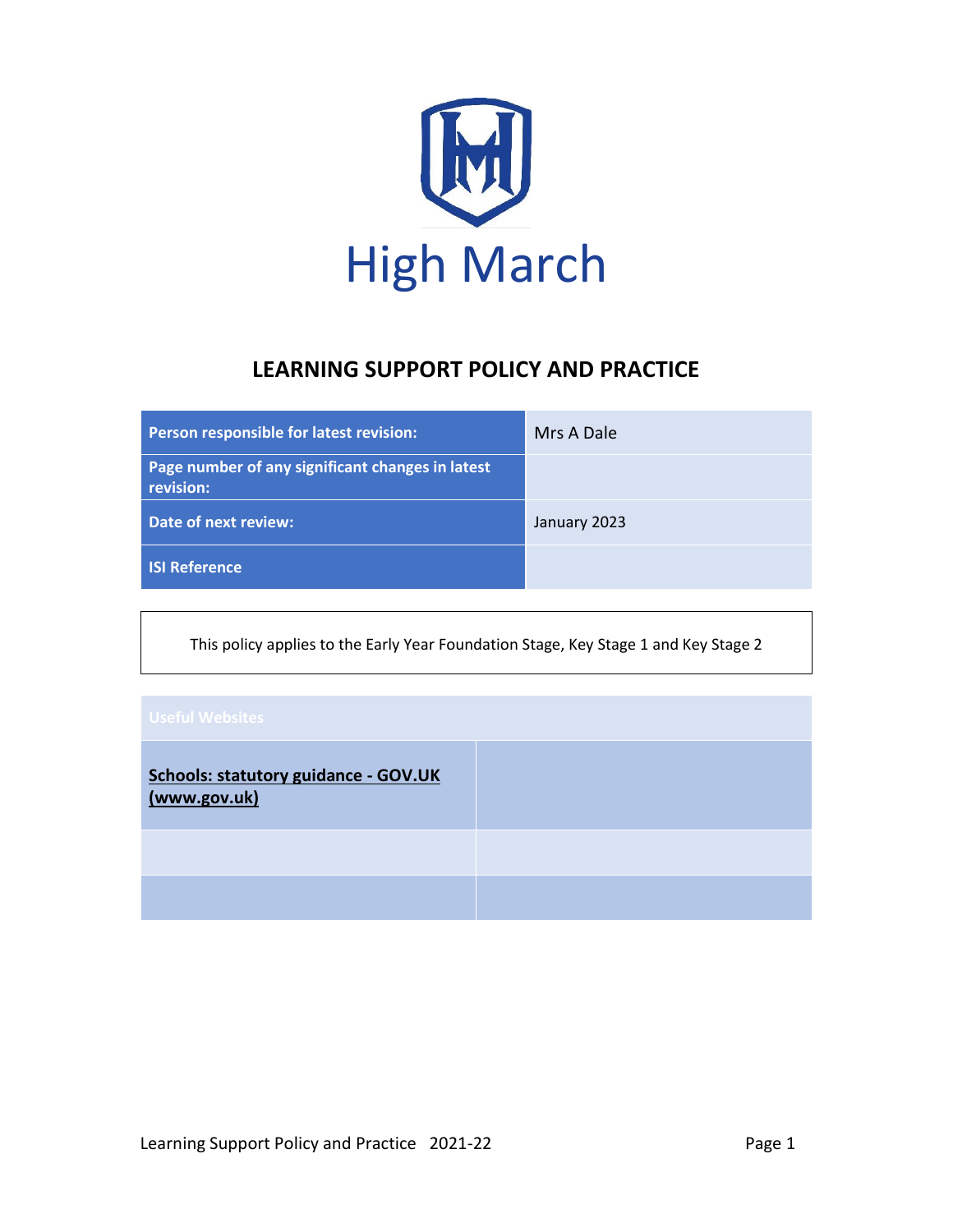# **High March**

# **Learning Support Policy**

At High March we aim for each child to grow in independence and take her or his place in society, to contribute and to be valued.

To support this overall aim we take into consideration the Green Paper 2011, The Equality Act 2010 and The Children and Families Act 2014, and the SEND Code of Practice in 2015. Our approach reflects the four strategies set out by the Government in 'Removing Barriers to Learning'.

- Early Intervention
- Removing Barriers to Learning
- Raising Expectations and Achievements
- Delivering improvements in Partnership

The guiding principles which underpin our approaches to the education of pupils in need of Learning Support are:

- All children are equally valued, regardless of their abilities and behaviours.
- All children have the right to learn, achieve and participate fully in education and are entitled to have access to a broad, balanced and relevant curriculum, appropriately differentiated to meet their individual needs, strengths, weaknesses and learning styles.
- The diversity of the child's needs should be recognised and met through a range of flexible strategies for intervention within all aspects of lessons and school life.
- The admission of a child in need of Learning Support will be considered as part of the normal admission criteria and such children will not be disadvantaged.
- The School strives to achieve an environment that can be accessible to children with SEND.

High March has a comprehensive Learning Support Handbook, Inclusion Policy and SEND Policy to outline the procedures and practices for supporting pupils identified as having a need for Learning Support.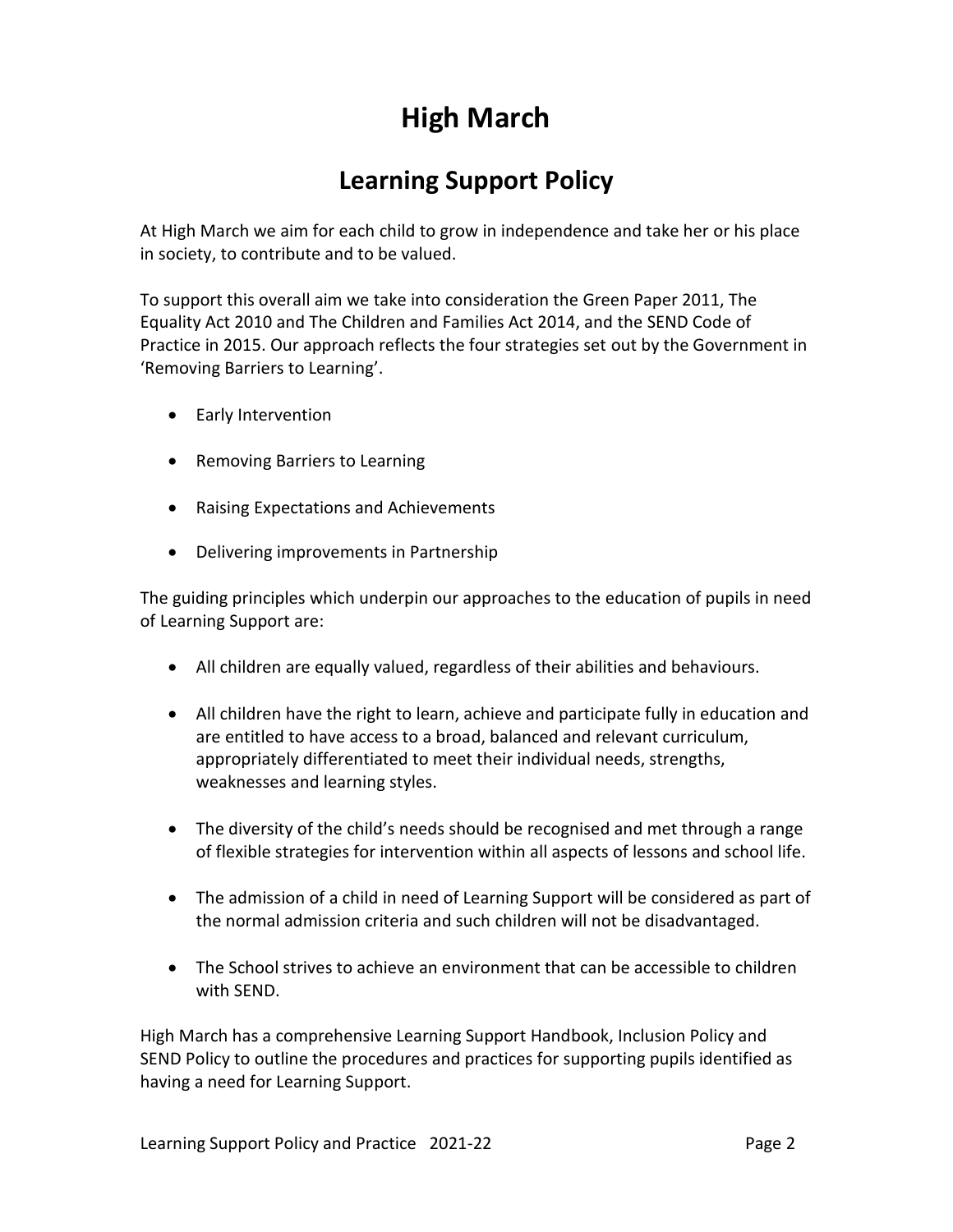#### **Learning Support Practice**

High March prides itself on an all-ability intake and we are committed to providing equal access for all children to a broad and balanced curriculum. High March places a very high priority on the need to provide the best possible education for every child.

The Special Educational Needs and Disability Code of Practice (2015) makes it clear that all teachers are responsible and accountable for the progress of all learners in their class, including where they access support from teaching assistants or specialist staff. At High March, inclusive high-quality teaching is the first step in responding to children with additional needs, SEN (or indeed to those without). When planning, teachers set suitable learning challenges and respond to the diverse learning needs of the children they teach. Teachers in the classrooms take account of these requirements and make provision, where necessary, to support individuals to enable them to participate effectively in curriculum and assessment activities.

However, even when all these elements of inclusive high-quality teaching are in place there will still be some children who are struggling to make progress because of their additional needs. Children who continue to face challenges in their learning, despite receiving high-quality teaching, are likely to need additional strategies, or different provision, in order to meet their needs. The SEND Code of Practice (2015) states that, for these learners, teachers are required to remove barriers to learning and put effective special educational provision in place through SEN support. The following sets out the High March commitment and practice in implementing Learning Support for children who need additional provision to enable them to achieve the aims of our policy.

#### **Learning Support Aims**

At High March we aim to offer excellence and choice to all our pupils, whatever their ability or needs. We have high expectations for all children to achieve to their fullest potential. We aim to achieve this through the removal of barriers to learning and participation.

We respect the fact that pupils will:

- Have different educational needs.
- Require different strategies for learning.
- Acquire, assimilate and communicate information at different paces.
- Need a range of different teaching approaches and experiences.

#### **Learning Support Objectives**

The Learning Support Staff objectives are simply:

- To create a happy and secure environment in all lessons that meets the specific learning needs of each child.
- To ensure that all children with specific learning needs are identified, assessed, provided for, monitored and supported in the School.

Learning Support Policy and Practice 2021-22 **Page 3** Page 3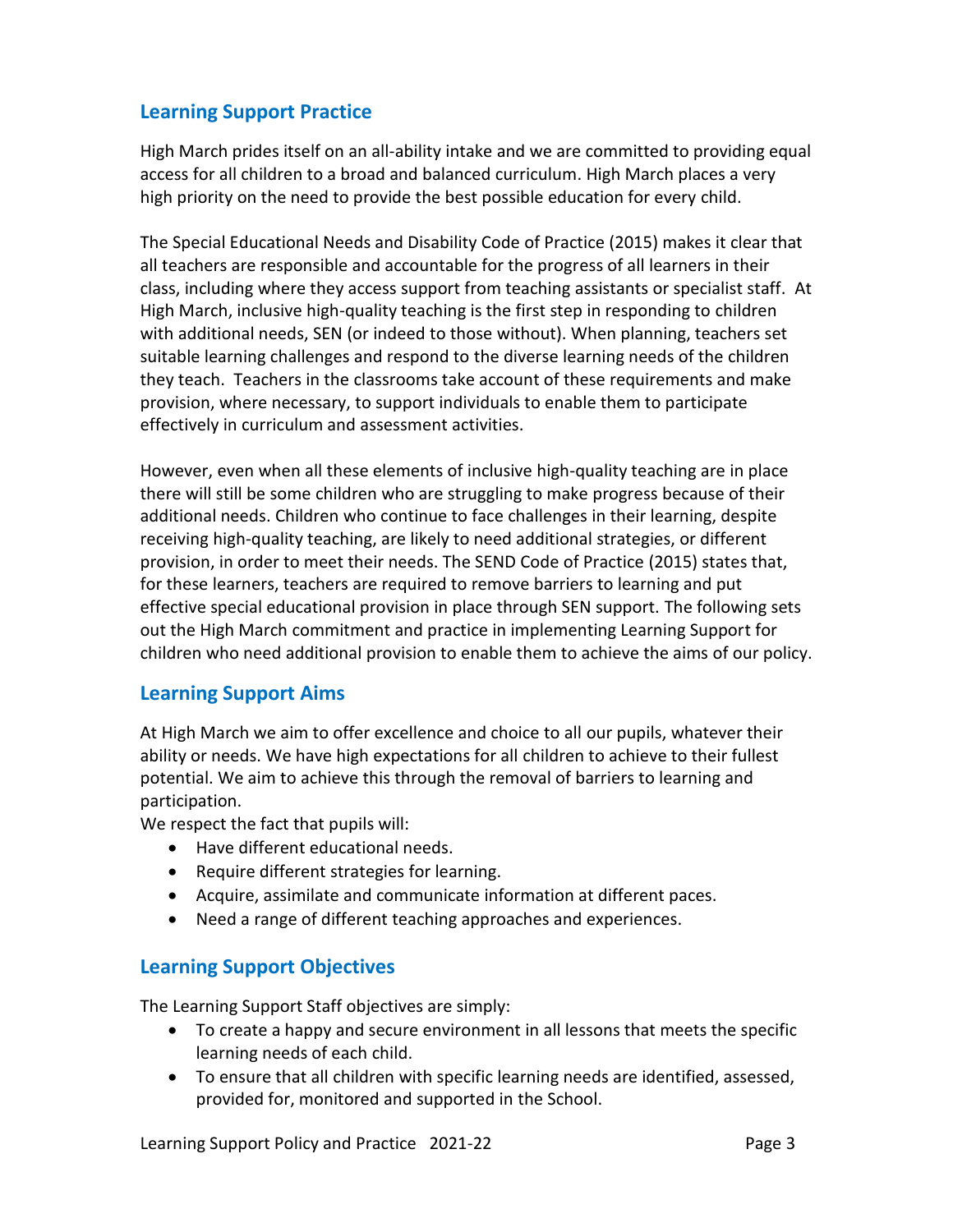- To ensure that all learners make the best possible progress.
- To work in conjunction with class and subject teachers, both to meet the learning needs of all children and to establish their individual learning styles and strengths.
- To ensure that appropriate resources/aids are available for children with temporary or long-term learning needs.
- To stimulate and motivate all children to develop a love of learning and sense of achievement.
- To work in partnership with children and parents and, when necessary, external agencies.
- To ensure any support is arranged at appropriate times during the school day and in communication with staff and parents.

#### **Early Identification**

At High March we believe that early identification is vital. The importance of early identification, assessment and provision for any child who may have additional learning needs cannot be over-emphasised. The earlier action is taken, the fewer barriers to learning the child will experience and the greater success they will achieve.

The key indicator for the need for action is from evidence that current rates of progress are inadequate.

Adequate progress can be defined in a number of ways. It might, for instance, be progress which:

- Closes the attainment gap between the child and her peers.
- Prevents the attainment gap growing wider.
- Is similar to that of peers starting from the same attainment baseline, but less than that of the majority of peers.
- Matches or betters the child's previous rate of progress.
- Ensures access to the full curriculum.
- Demonstrates an improvement in self-help, social or personal skills.
- Demonstrates improvements in the child's attitudes and behaviour.

### **The Graduated Approach to supporting children with SEND or additional needs at High March**

At High March we meet the needs of children with additional learning needs or SEN by implementing the graduated approach using the assess, plan, do, review cycle. Through this cycle, actions are reviewed and refined as understanding of a child's needs and the support required to help them secure good outcomes increases.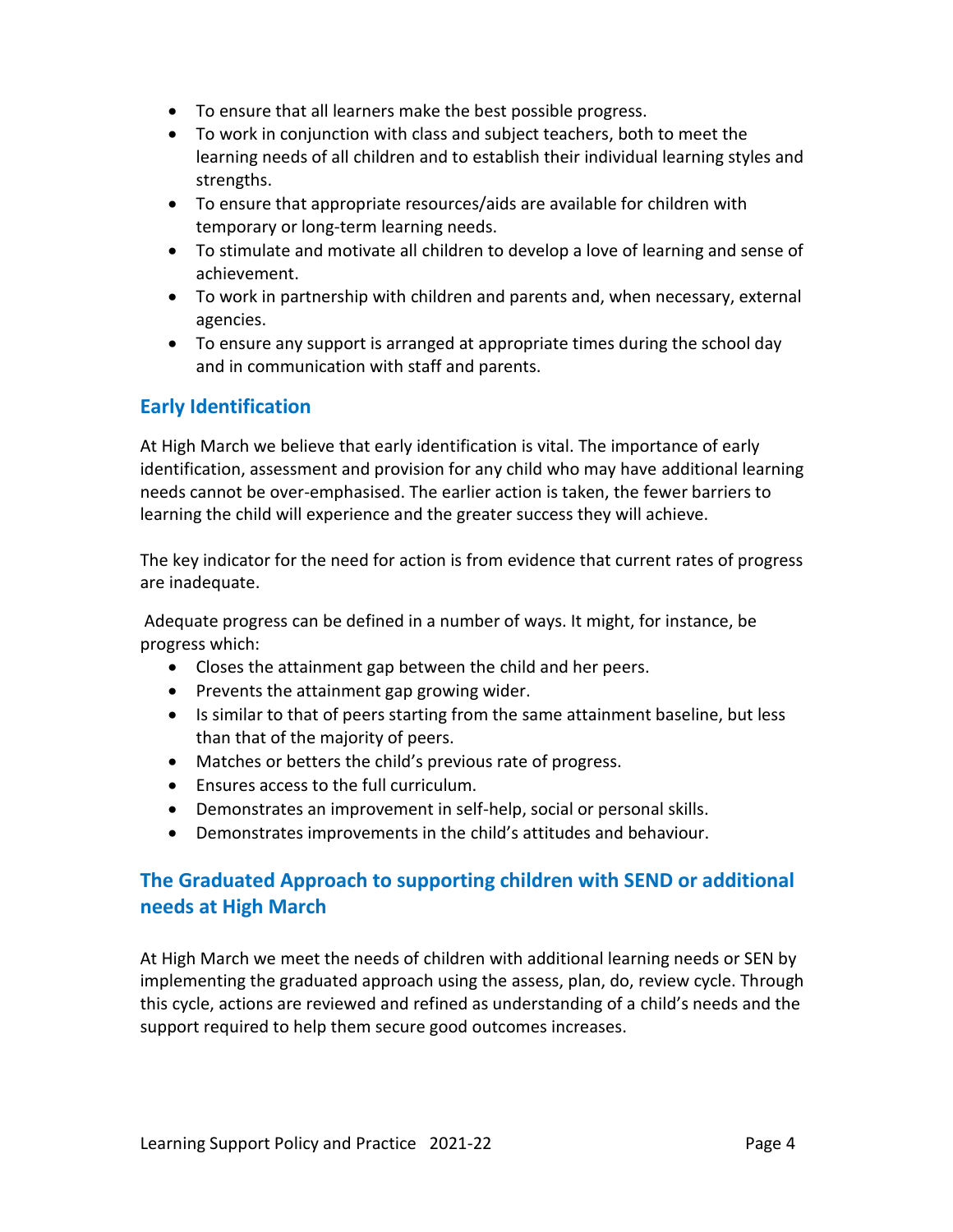At High March, the child and their family are right at the centre of the cycle. Starting with them and gathering their views is essential to ensuring the graduated approach works effectively.



Imag[e www.sec-ed.co.uk](http://www.sec-ed.co.uk/) 'SEN support: The graduated approach to supporting pupils' needs'

As described in the SEND Code of Practice, all teachers at High March have a key role to play in each of the stages of the cycle.

#### **1. Assess**

Initially, the graduated approach involves teachers using the information they gather from their on-going, day-to-day assessment to make judgements about the progress a child is making and to alert the Head of Learning Support (SENDCO) to any barriers that may be getting in the way of them making comparable progress to their peers.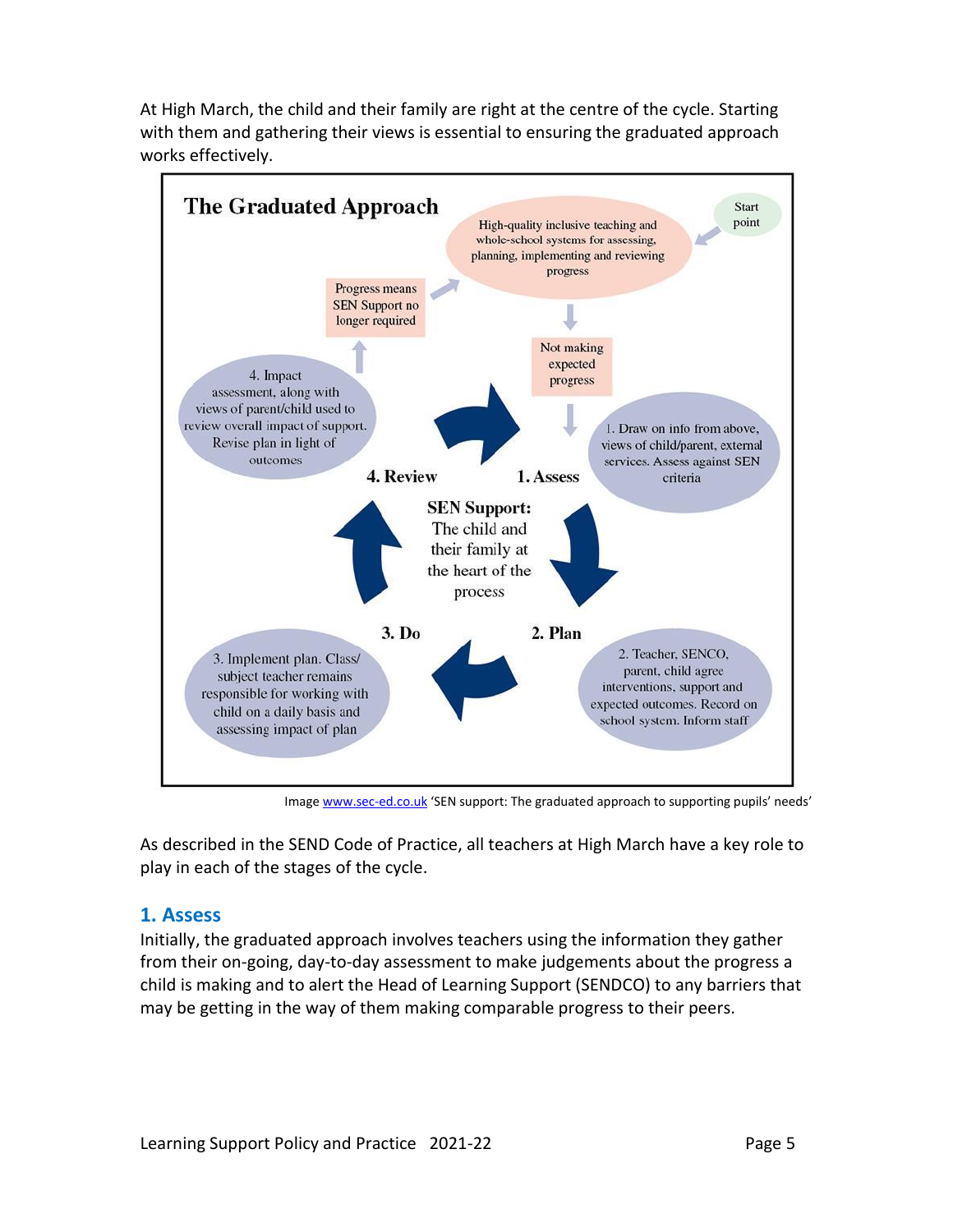Other assessment information includes:

- 1. Standardised reading, spelling or mathematics tests The results of the GL standardised assessments in reading, spelling and Mathematics are discussed at the Foundation Stage, Key Stage One (KS1) and, at Upper School staff meetings. This, along with on-going teacher assessment, identifies any child showing a need for additional support.
- 2. Diagnostic assessments such as cognitive abilities tests (CATs). For Years 2 to 6, the results of CATs assessments are discussed at KS1 and Upper School staff meetings. This identifies any discrepancies between a child's attainment and their potential.
- 3. Screening assessments, such as for Dyslexia. The Head of Learning Support (SENDCO) carries out a Dyslexia screening with all children in Year 3 (parents have a choice to opt out.)
- 4. In-house diagnostic assessment. With permission of parents, learning support teachers or the SENDCO may carry out diagnostic assessments such as the Phonological Assessment Battery (PhAB). After the assessment they will discuss the assessment findings with the parents, child and form teacher.
- 5. Request for advice from a specialist professional.

After the in-house diagnostic assessment, a meeting with the form teacher, parents and learning support teacher who conducted the assessment, is arranged. Parents may be advised to seek specialist professional assessment. This could be arranging an Educational Psychologist, vision therapy or speech therapy assessment.

As well as continuous communication, learning support teachers or the Head of Learning Support (SENDCO) arrange a termly meeting with form teachers in Nursery, Reception and in Years 1 to 4. Any child who is identified as a concern is then monitored. The form teacher informs the child's parents at the earliest opportunity that the child is being monitored. This initiates support in reasonable adjustment time in class or provision in one of the reasonable adjustment clubs. Learning needs of children in Years 5 and 6 are monitored by their form teachers and their subject teachers, for example, their English teacher, who inform the Head of Learning Support (SENDCO).

The child will continue to be discussed at a termly meeting and if the teacher and learning support teacher feel there are issues requiring further input, the form teacher or subject teacher will meet the child's parents and talk about the need for an in-house diagnostic assessment. At this stage the teacher will complete a 'Cause for Concern' form and send it to the Head of Learning Support (SENDCO).

There is a termly meeting between the Head of Learning Support (SENDCO) and the SENDCO for the Foundation Stage. At the meeting they discuss any concerns identified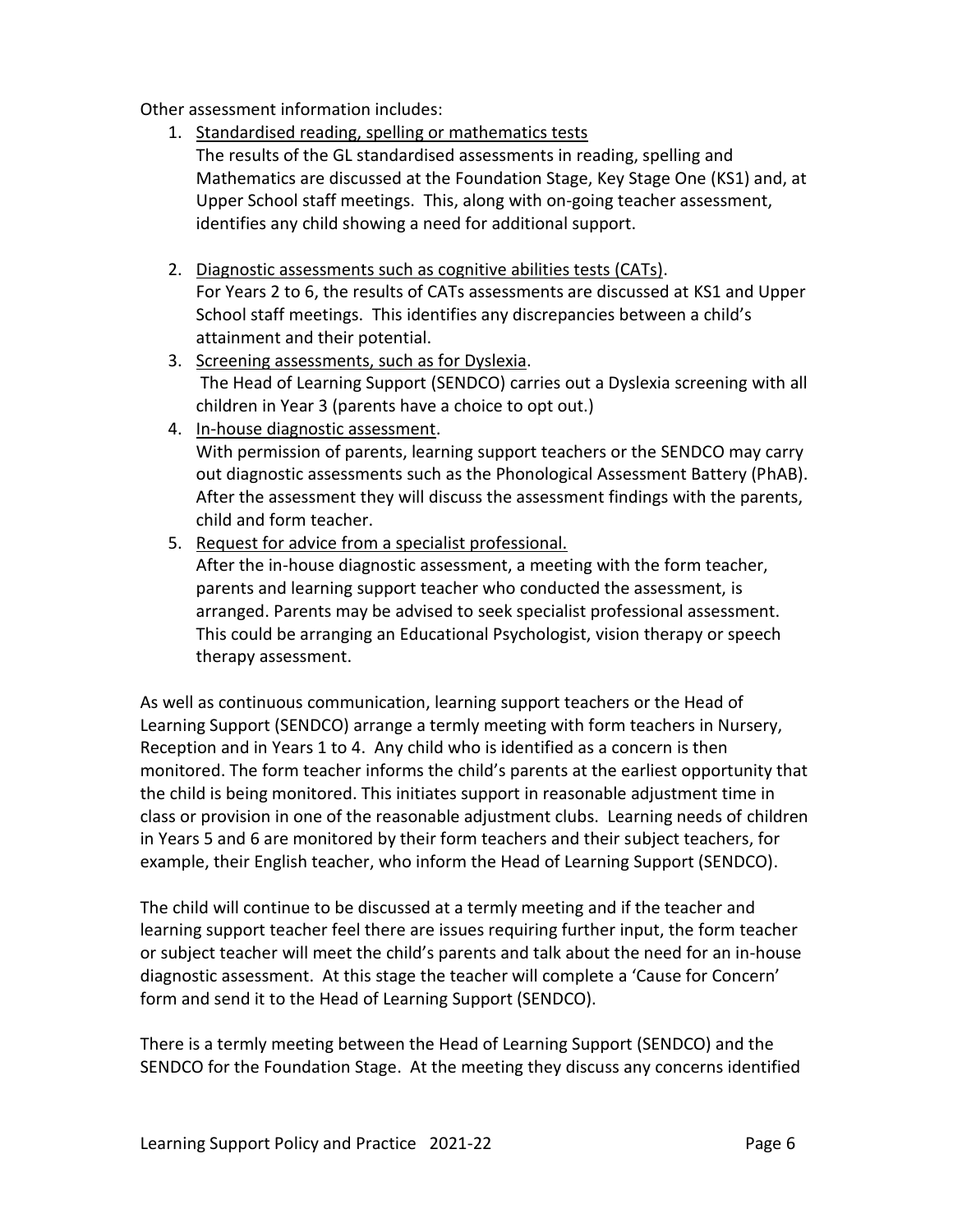of children in Nursery or Reception and the best strategies to support them. For example, identifying a speech concern and organising a speech sounds group.

Where concerns about a child's progress continue, teachers have discussions with the child, their parents and the Head of Learning Support (SENDCO). On occasions, a child may need to be assessed in more detail in order to explore the precise gaps in their learning or to move towards a formal diagnosis, if appropriate.

With the consent of parents, children with a diagnosed special educational need are included on the High March **SEN Register**. The SEN Code of Practice's (2015) four 'Areas of Need' are used to identify the child's Primary Area of Need:

- Communication and Interaction
- Cognition and Learning
- Social, Emotional and Mental Health Difficulties
- Sensory and/or Physical Needs Any additional areas of need are also recorded.

The Head of Learning Support (SENDCO) shares the SEN register with teachers, the Senior Leadership Team and the SEN Governor. The SEN Register is updated every time a new child receives a professional diagnosis of a special educational need.

Children on the SEN Register have their provision recorded on a **Learning Success Passport**. The child and parents' views are at the centre of this document. The Learning Success Passport contains information about the child's strengths, challenges, recommendations of support from specialists, reasonable adjustments in the classroom and SMART targets. It is reviewed with the child and parents every term. (See the SEND Policy)

#### **2. Plan**

This part of the cycle involves discussing, planning and agreeing what will be put in place as an outcome of the assessment information gathered. The planning should involve the child, parents and teachers. Where other professionals are working with the child, they should also contribute to planning.

At the start of the Autumn Term the Head of Learning Support (SENDCO) works with form and subject teachers to identify children who would benefit from additional provision in school to support their learning.

The initial step of the planning process includes agreeing targets for the student in order to focus attention on key areas and give them a clear idea of what they need to do to improve their work. The targets aim to support the student to work towards their longterm outcomes. Following this, additional or personalised support is identified, along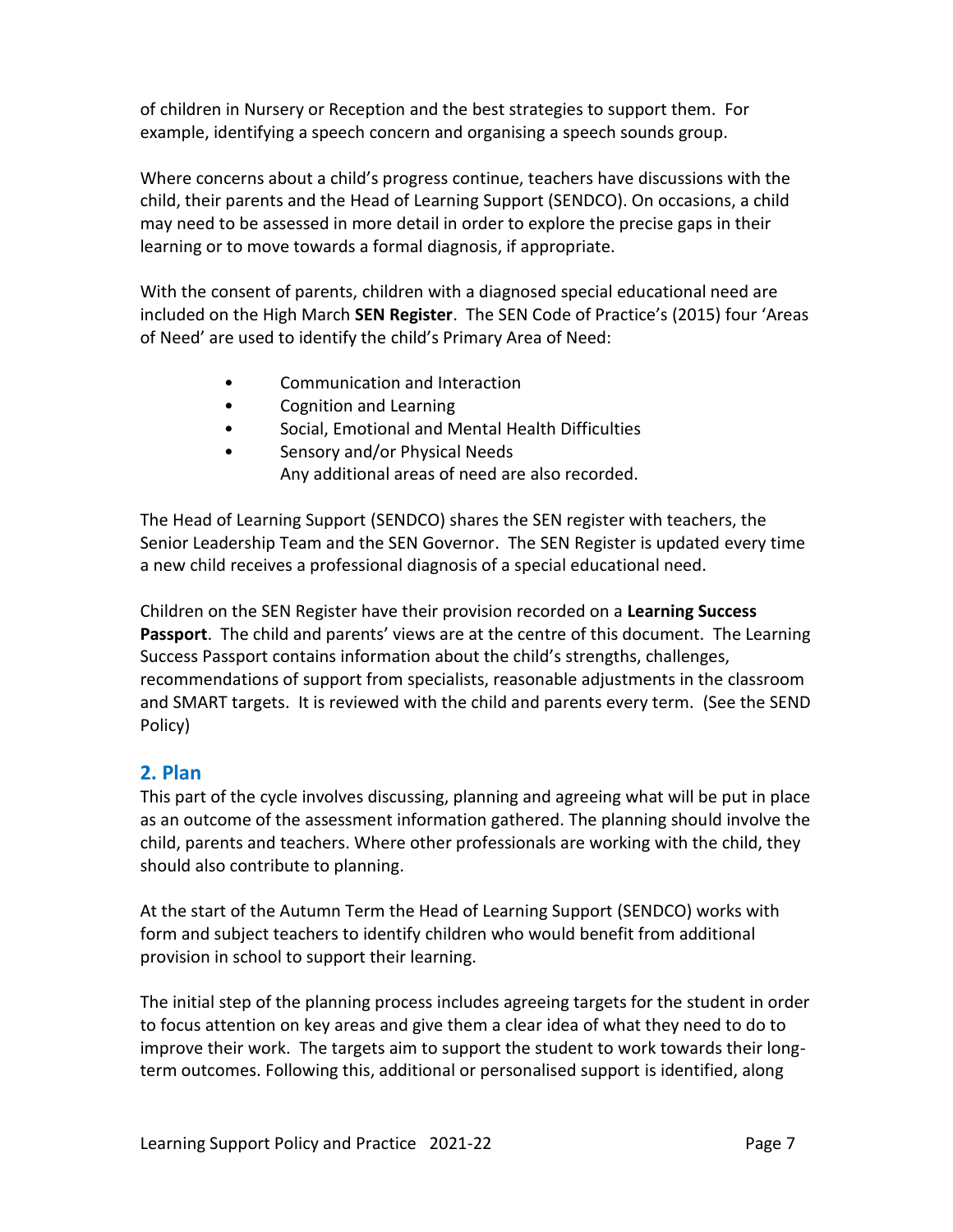with any specific teaching strategies, approaches or resources to be used. This might include:

- Reasonable Adjustment Provision in lessons. (See the 'Do' section below)
- Reasonable Adjustment Resources. (See the 'Do' section below)
- Intervention Group. (See the 'Do' section below)
- Peer support or extra support from a teaching assistant.
- A timescale for reviewing the plan, and details of how progress will be monitored, also needs to be identified.

Once the support plan has been agreed, it is recorded and shared with children, parents and staff on provision registers. Children in Nursery to Year 2, who have additional support or reasonable adjustments in the classroom have their provision recorded on the '**Junior House Pupils with Additional Provision Register'**. Children in Year 3 to 6 who have additional support or reasonable adjustments in the classroom have their provision recorded on the '**Upper School Pupils with Additional Needs and Additional Provision Register'**. Form and Subject Teachers receive a copy of the register. They communicate additional provision and reasonable adjustments to parents at Parents' Evenings. Amended versions of the documents, detailing relevant children is shared with extra-curricular teachers such as swimming teachers and peripatetic teachers.

At the beginning of each academic year a '**Holistic Register of Pupils'** is collated naming all pupils who have any kind of holistic need. This is regularly updated throughout the year.

#### **3. Do**

The SEN Code of Practice (2015) states that it is the responsibility of class and subject teachers to implement the learning support plan on a day-to-day basis. Quality First Teaching in the classroom is our priority in achieving the best support for children receiving learning support. The Head of Learning Support (SENDCO) and learning support teachers support class and subject teachers at every step.

In practice, for teachers at High March, implementing the learning support plan involves:

- Delivering high-quality teaching to every child, including those with additional needs or SEN, in every lesson. This includes implementing any adjustments, specific strategies or approaches to classroom teaching that have been identified for the child, such as not overloading the child's working memories by chunking information into smaller
- Managing reasonable adjustment resources. Checking that the child has the necessary equipment to support his/her learning. For example, wobble stools, coloured overlays.

parts or asking the pupil to repeat back instructions to clarify understanding.

Learning Support Policy and Practice 2021-22 **Page 8** Page 8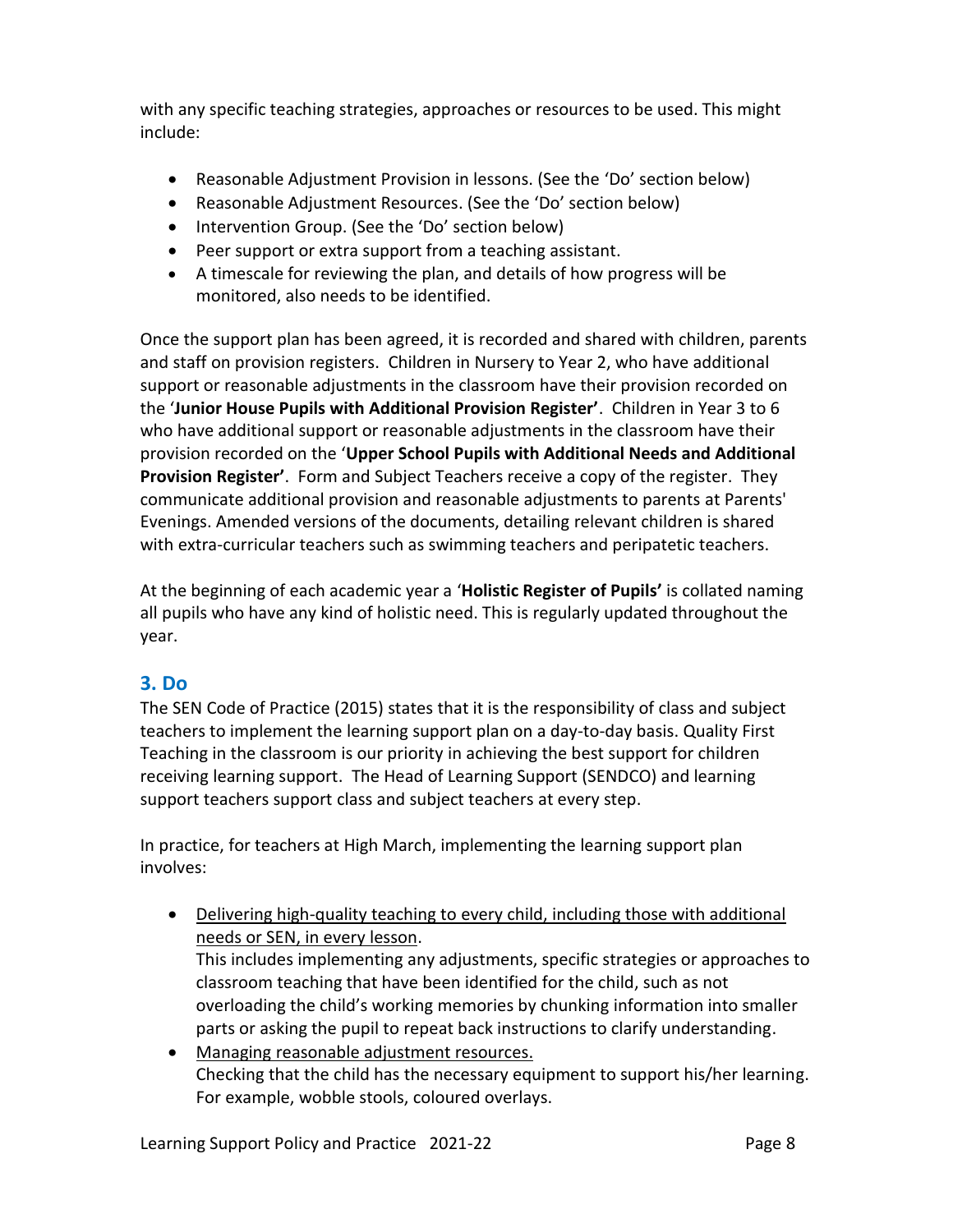- Managing teaching assistants who are supporting children in their lessons. Communicating and working as a team with other adults to ensure that they are fully aware of the needs of individuals within the class and the best strategies to support them.
- Reasonable adjustment support time.

Every class in year groups 1 to 4, is allocated an hour of learning support teacher time (known as 'Reasonable Adjustment Time') to support children in English and/or Maths. Through a very flexible arrangement with the teacher, the learning support teacher may support in lessons, work with groups or work on a one-to-one basis in a variety of activities to provide support to those children requiring learning support. Learning support teachers also teach additional Maths and English intervention groups in years 5 and 6.

- Implementing any targeted interventions or specialist provision where this requires the involvement of the teacher. For example, providing laptops or LearnPads so that children can use the Nessy reading and spelling program in morning work.
- Continually assessing and monitoring the child's progress and making any necessary adjustments to planning and teaching as a result.
- Communicating regularly with the child, their parents, the SENDCO and any other staff involved in order to establish how things are going and whether any changes are required.

In addition to their Quality First Teaching in the classroom, at High March some children participate in interventions to develop the core curriculum areas of literacy or numeracy or to improve other key skills such as communication, social and emotional skills or motor skills. The intervention groups are run by the learning support teachers or the SENDCO and provide targeted, timed and monitored support. Examples of intervention groups are: WordShark, Nessy, Speech and Language Groups, handwriting groups and a social/friendship group. The Learning Support Department will circulate information about the intervention groups with the Staff and it is the responsibility of teachers to know if a member of their class is involved in an intervention and to make sure they know what the purpose of it is, what key skills are being taught and how they can support the child to transfer these skills back into the classroom.

#### **4. Review**

Form teachers and subject teachers will keep evidence of how well the child is progressing within their class and how effectively the additional support strategies are working. Communication of progress between the teacher and child occurs through oral feedback and/or marking in every lesson. A member of the learning support team attends weekly staff briefings at Junior House and at Upper School. There is a regular agenda item for discussion of the needs of each girl in receipt of learning support (and any other child of concern). This ensures staff work together and share information. Communication between teachers and the Head of Learning Support (SENDCO) or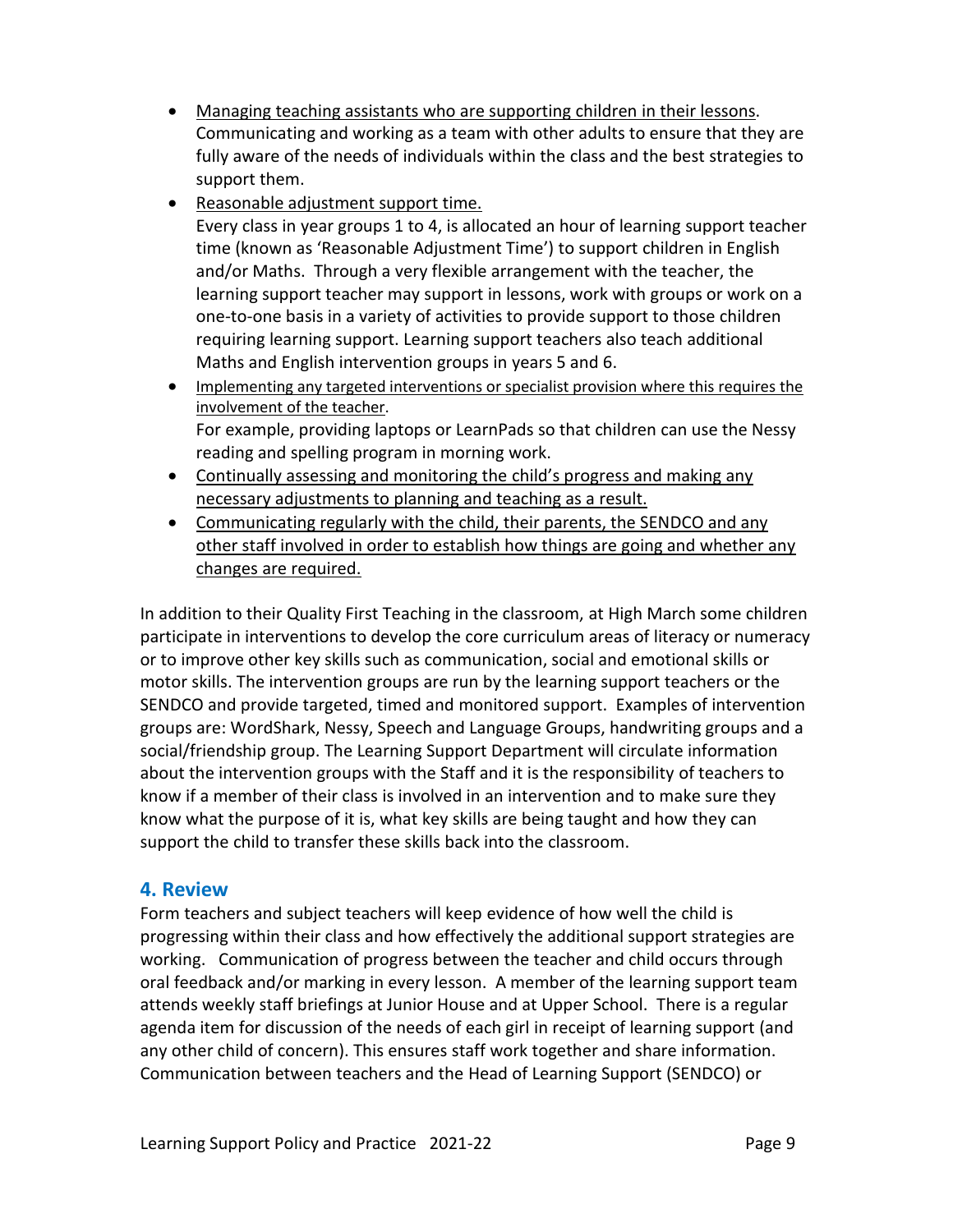learning support teacher is a continuous process, however there is also a termly review meeting.

Communicating with and working in partnership with parents is a priority. An open-door policy is maintained. Formal reviews between teachers and parents of children receiving learning support are incorporated as part of existing parents' evening meetings.

Children on the SEN Register have a termly review meeting with the Head of Learning Support (SENDCO), parents, learning support teacher, form teacher and any relevant professionals who support the child to review the Learning Success Passport and set new targets. Depending on the age of the child, he/she may be present at the meeting or they may have a more informal review with their learning support teacher or SENDCO.

When the review meeting between the child, parents, teachers and any relevant professionals takes place, the following questions are used as a guide:

- What progress has the child made? Have they achieved their agreed targets and what is the evidence for this?
- What impact has the support/intervention had on progress?
- What are the child's, parents' and professionals' views on the support/intervention?
- What changes need to be made to targets or provision next term?
- A record of the outcomes of the review discussions should be kept and used to update the student's Learning Success Passport.

If parents request extra support for their child beyond the reasonable adjustment support time or intervention group provision, then we are able to provide **'One-to-One Learning Support'** at a charge. (See below)

If the child is not achieving or progressing at the speed expected, given the agreed support and intervention, then we may suggest to parents that a professional Educational Psychology assessment and diagnostic testing is needed.

Where a child appears to have greater needs, we will refer to the guidelines when seeking external specialists in order to request an EHC (Education, Health and Care) plan and adhere to the need to have an annual review of any child that has an EHC plan.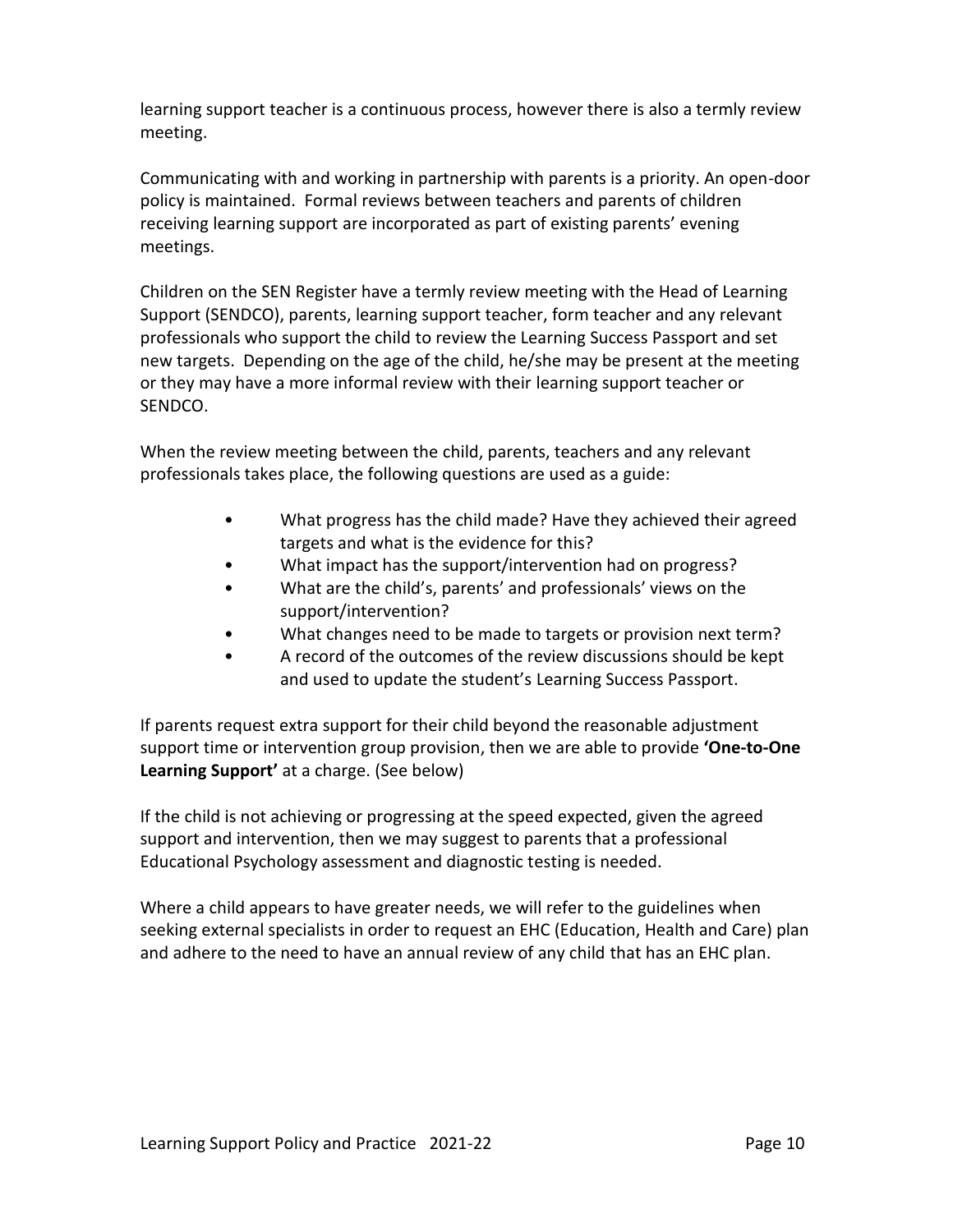#### **A continual process**

The assess, plan, do, review process is a cycle – the idea being that this process is continual. If the review shows a child has made good progress, this may mean they no longer require the additional provision made through learning support. If this is the case, the child will be monitored to ensure progress is sustained through inclusive highquality teaching.

For others, the assess, plan, do, review cycle will continue and targets, strategies and provision will be revisited and refined. In successive cycles, the process becomes increasingly personalised as everyone develops a growing understanding of the student's barriers to learning and the strategies needed to enable them to make progress.

#### **High March One-to-One Learning Support**

This is a paid half an hour session, which is in addition to the school provision of reasonable adjustment in the classroom and intervention groups. When one-to-one learning support is requested by a parent for their daughter, the first step is to send out a letter detailing the one-to-one provision. The learning support teachers work in partnership with the child and parents to create an individual six-week program of support. Parents are asked to complete a questionnaire so that they can share their views about their child's strengths, challenges and priorities to work on at one-to-one learning support.

Each child receiving one-to-one learning support will have their provision recorded on a **'Learning Success Passport.'** The document includes the short-term SMART targets set out for the pupil and the teaching strategies to be used. After a six-week block of oneto-one learning support, the targets are reviewed with the child and parents to ensure the cycle of assess, plan, do and review. If progress has been made and the learning gaps have been filled, then the child stops the one-to-one learning support. Alternatively, if continued support would be beneficial new targets are set for the next six- week block of provision.

The Learning Support timetable is organised at the beginning of each Autumn Term, following discussion with pupils, parents and teachers. Every endeavour is made to accommodate each pupil's support at a time with which they are happy.

#### **Related Documents**

Assessment Policy Curriculum Policy Equal Opportunities for Pupils and Parents Inclusion Policy SEND Policy Teaching and Learning Policy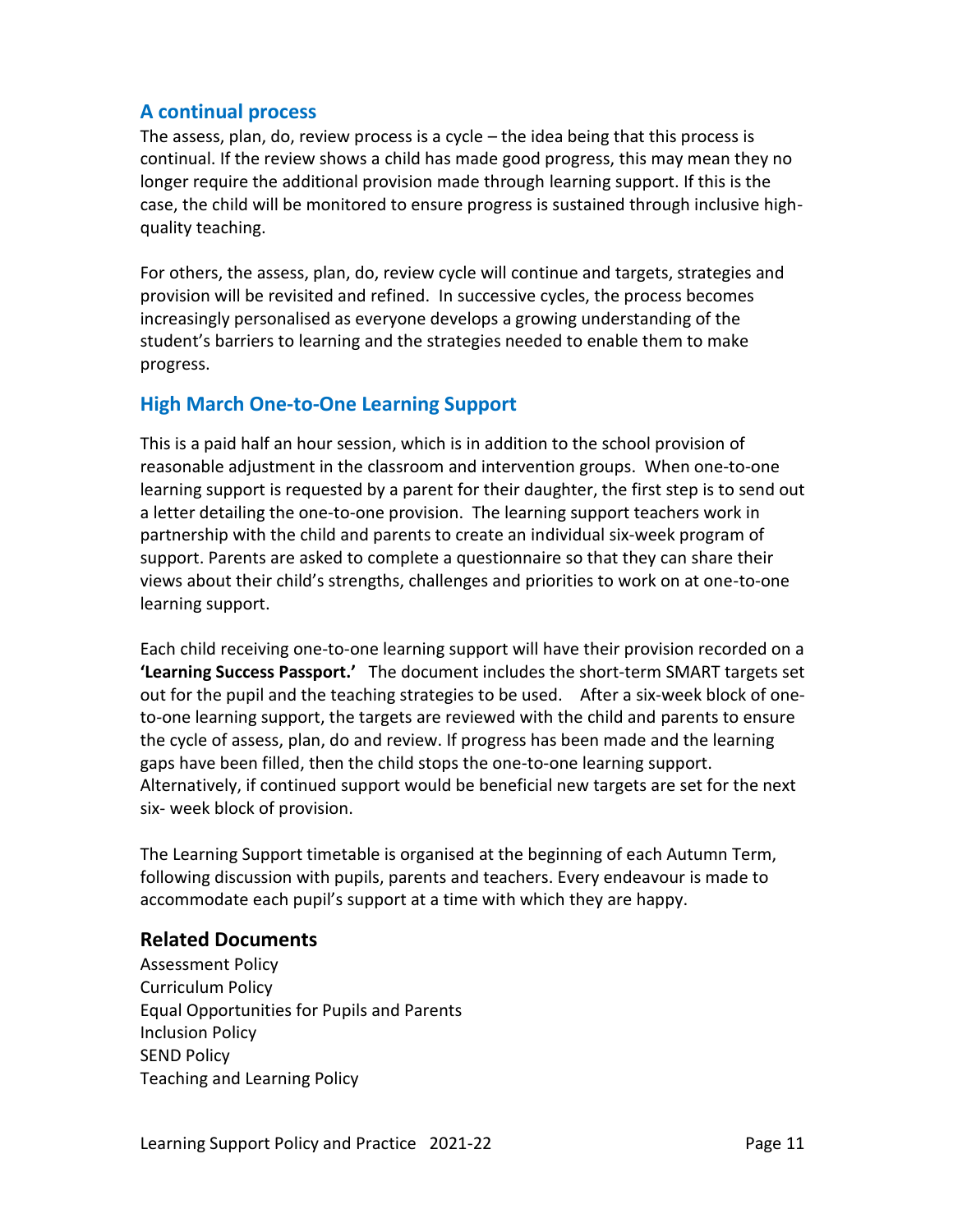### Appendix 1 – One-to-One Learning Support Introductory Parents' Letter



High March School, Ledborough Lane, Beaconsfield, Buckinghamshire HP9 2PZ Headmistress: Mrs K. E. Gater MA PGCE (Warwick)

21st October 2020

Dear Mr & Mrs Brown,

Thank you for requesting one-to-one learning support for Jane. Many children at some point in their academic career need a little extra boost to 'fill a gap' in learning, others may require strategies to support their longer-term learning. That is what one-to-one learning support is here for.

Jane's one-to-one support session will be on Thursdays at 8.30 to 9.00am with me. I want to reassure you that the sessions will take place in socially distanced conditions, that surfaces will be cleaned between sessions and that Jane will use her own equipment. The first one-to-one session on Tuesday 3<sup>rd</sup> November will be free of charge. It will be an opportunity for me to meet with Jane and listen to her views on her strengths, the areas she finds challenging and her preferences of learning style.

Once Jane has met with me, we will identify 3 targets for the one-to-one learning support sessions for the 6 week period. I will email the targets to you on Jane's new 'Learning Success Passport' form for you to sign and email back to me. The Learning Success Passport incorporates Jane's views, your views, any professional report recommendations, additional provision she is receiving in school and her one-to-one targets. It will be shared with her form teachers.

We will feedback progress information to Jane, you and her form teachers after 6 weeks of oneto-one learning support provision. This will be via a SchoolCloud meeting. However, please feel free to email me at any time.

You know Jane better than anyone else. Ideally, I would have liked to have met with you in person before starting the one-to-one sessions and discussed Jane with you. Unfortunately, with the new ways of working, this is not possible. However, I would appreciate if you could share your thoughts with me by Tuesday 3<sup>rd</sup> November by completing the questionnaire via the link below. On the questionnaire there are questions about your preferences for the days and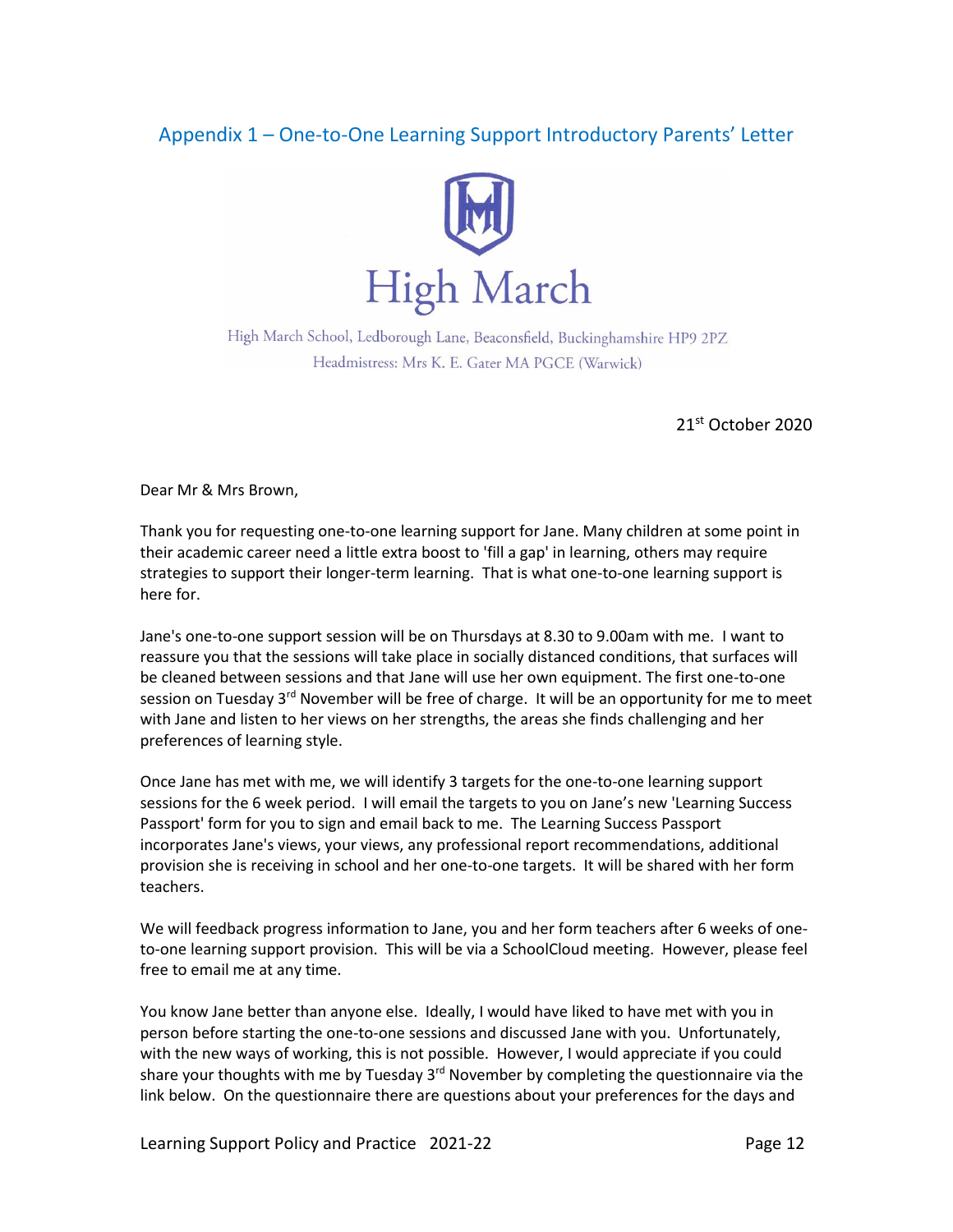timings of the one-to-one sessions, however, support may take place in drama, art or music lessons as well as during assembly time.

[https://forms.office.com/Pages/ResponsePage.aspx?id=2\\_QHfQVEV0iQM-](https://forms.office.com/Pages/ResponsePage.aspx?id=2_QHfQVEV0iQM-CPTEXUm8u9WJJwHftAhPmCK287-9FUNlRHWllaUklLMEpFRjhBWVZRWEczUkZDQS4u)[CPTEXUm8u9WJJwHftAhPmCK287-9FUNlRHWllaUklLMEpFRjhBWVZRWEczUkZDQS4u](https://forms.office.com/Pages/ResponsePage.aspx?id=2_QHfQVEV0iQM-CPTEXUm8u9WJJwHftAhPmCK287-9FUNlRHWllaUklLMEpFRjhBWVZRWEczUkZDQS4u)

As you are aware, Learning Support lessons are extra and are charged at £19.00 for half an hour. The fee for the lessons will be charged by the school and will be added to your termly bill. Should Jane miss a lesson because of a school outing, illness or due to the current circumstances of requiring to isolate, then we will carry over the session to the next week. Please let me know if Jane is ill and can't make her lesson on a particular day.

Kind regards, Amanda Dale

Head of Learning Support

#### Appendix 2 - An example of a Learning Success Passport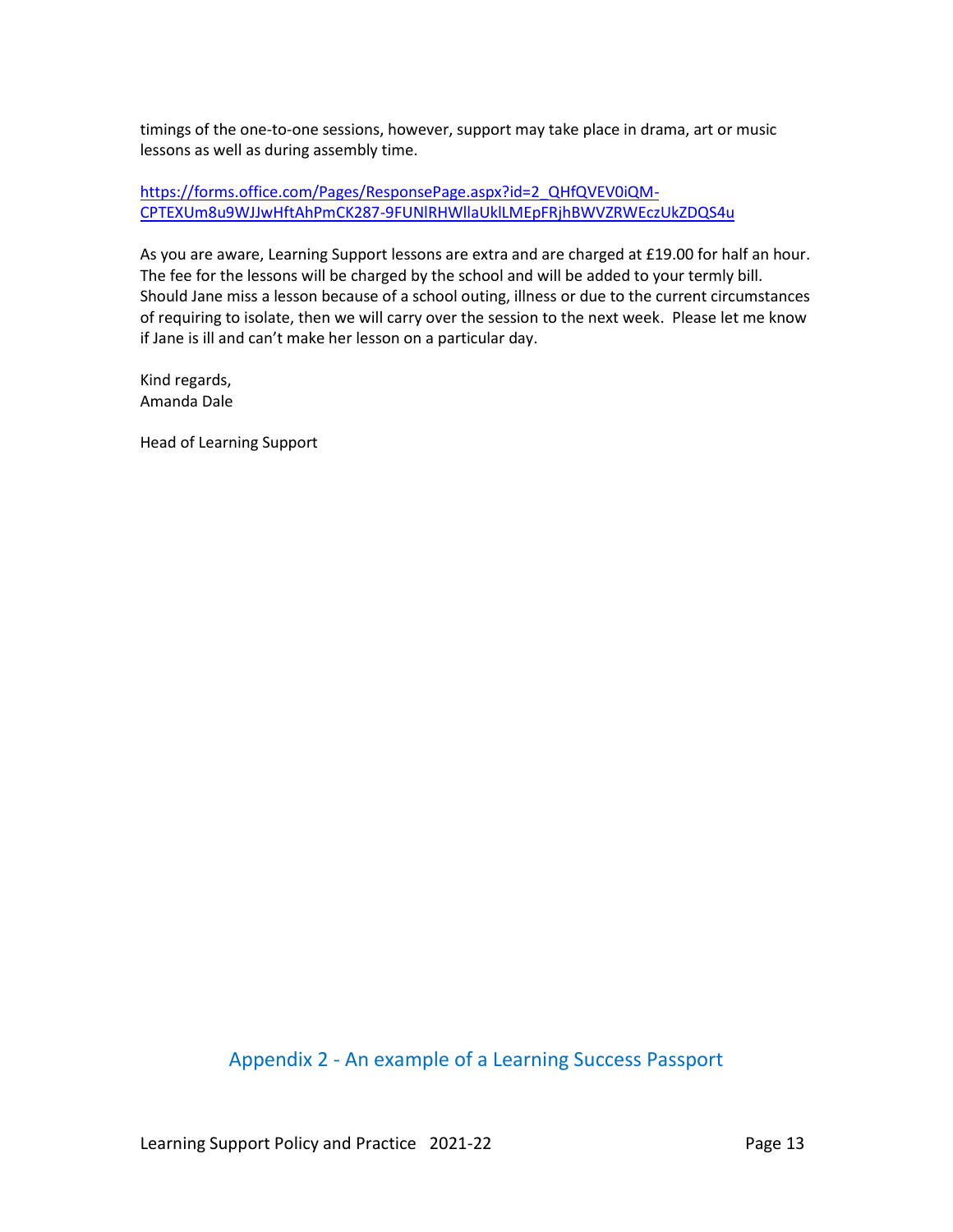| Jane Brown<br>5A                                                                                                                                                                                                                                                                                                                                                                                                      | Photo            | Reasonable adjustments for teachers to make to best support in class<br>Step by step instructions (chunk information into small parts)<br>$\bullet$<br>Repeat information - ask Jane to explain what she has to do after the<br>$\bullet$<br>instruction has been given.                                     |  |
|-----------------------------------------------------------------------------------------------------------------------------------------------------------------------------------------------------------------------------------------------------------------------------------------------------------------------------------------------------------------------------------------------------------------------|------------------|--------------------------------------------------------------------------------------------------------------------------------------------------------------------------------------------------------------------------------------------------------------------------------------------------------------|--|
| Autumn Term 2020/Spring Term 2021<br>Passport 2<br>Review: 25.1.21<br>Start Date: 20.11.20                                                                                                                                                                                                                                                                                                                            |                  | Provide visual clues - pictures to support words. Key words written<br>٠<br>on board.<br>Enlarge texts for Jane if the text is very small.<br>$\bullet$<br>Use a purple reading ruler or reading guide when reading.<br>$\bullet$<br>Support in reading more difficult words by splitting words into prefix, |  |
| <b>Pupil Voice</b><br>Strengths - Art, especially pencil sketching and shading. I am quite good at                                                                                                                                                                                                                                                                                                                    | root and suffix. |                                                                                                                                                                                                                                                                                                              |  |
| spelling. Cricket.<br>Challenges - Reading. When I read I sometimes miss words out. I find reading<br>comprehensions tricky. I get nervous in tests.                                                                                                                                                                                                                                                                  |                  | One-to-one support (30 mins weekly 1:1)<br>Jane receives individual support from Mrs Dale in literacy (see targets on the<br>back of the sheet.)<br>The targets will be reviewed with Jane and her parents after 6 weeks.                                                                                    |  |
| Best way to support - When copying text I like large text. I don't like tiny<br>writing. I enjoy reading books with pictures.                                                                                                                                                                                                                                                                                         |                  | <b>Additional provision</b><br>WordShark Spelling and reading ICT program for use at home.<br>WordShark Drop-in Club (30 mins weekly)                                                                                                                                                                        |  |
| <b>Parent Voice</b>                                                                                                                                                                                                                                                                                                                                                                                                   |                  | Specialist reports/recommendations.                                                                                                                                                                                                                                                                          |  |
| <b>Strengths</b> - She works hard, she loves art and drama and maths.<br><b>Challenges</b> - Her reading is quite slow and she doesn't have confidence she is<br>doing the right thing, she is very nervous about it. Her spelling she works hard<br>at and does reasonably well in tests but doesn't retain it so when she writes,<br>there are always lots of errors. In her writing she often moves between tenses |                  | Specific Learning Difficulties Specialist Teacher report (August 2019) Jane<br>meets the criteria to be described as dyslexic.<br>(See report recommendations which are incorporated in targets and success<br>criteria below.)<br>Report states that Jane qualifies for 25% additional time in tests/exams. |  |
| but her ideas seem to be quite good. Also, her handwriting appears to have                                                                                                                                                                                                                                                                                                                                            |                  | Parent's signature<br>Date                                                                                                                                                                                                                                                                                   |  |
| deteriorated during lockdown.<br>Priorities to work on during 1:1 - English comprehension                                                                                                                                                                                                                                                                                                                             |                  | Jane's signature<br>Date                                                                                                                                                                                                                                                                                     |  |